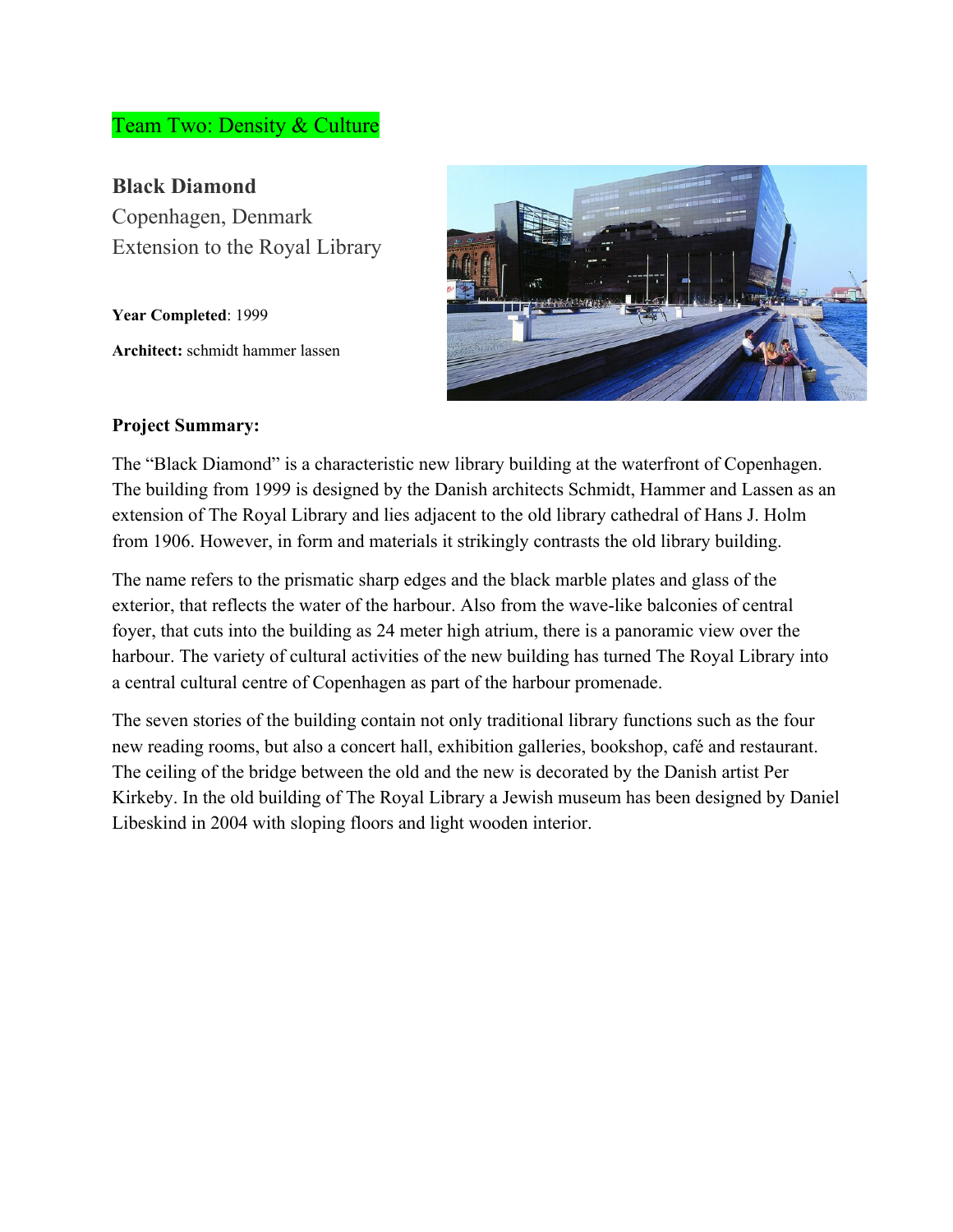## Team Two: Density & Culture

**Group Leader:** Nathan Smith, schmidt hammer lassen **Volunteer:** Cecilie Osterby

## **Team Members**:

Kim Herforth Nielsen (3XN)\* Daniel Elsea (Allies & Morrison) Neil Billett (BuroHappold) **Susanna Sirefman (Dovetail Design Strategists)** Karen Frome (Rise Projects) Gert Wingardh (Wingardhs) Raymond Quinn (Arup) Gunilla Kronvall, Architects Sweden Henrik Oxvig, Royal Danish Academy of Fine Arts Mads Farsø, Copenhagen Architecture Festival Thomas Vilmar, Rockfon

# **Mode of Transportation: Walking**